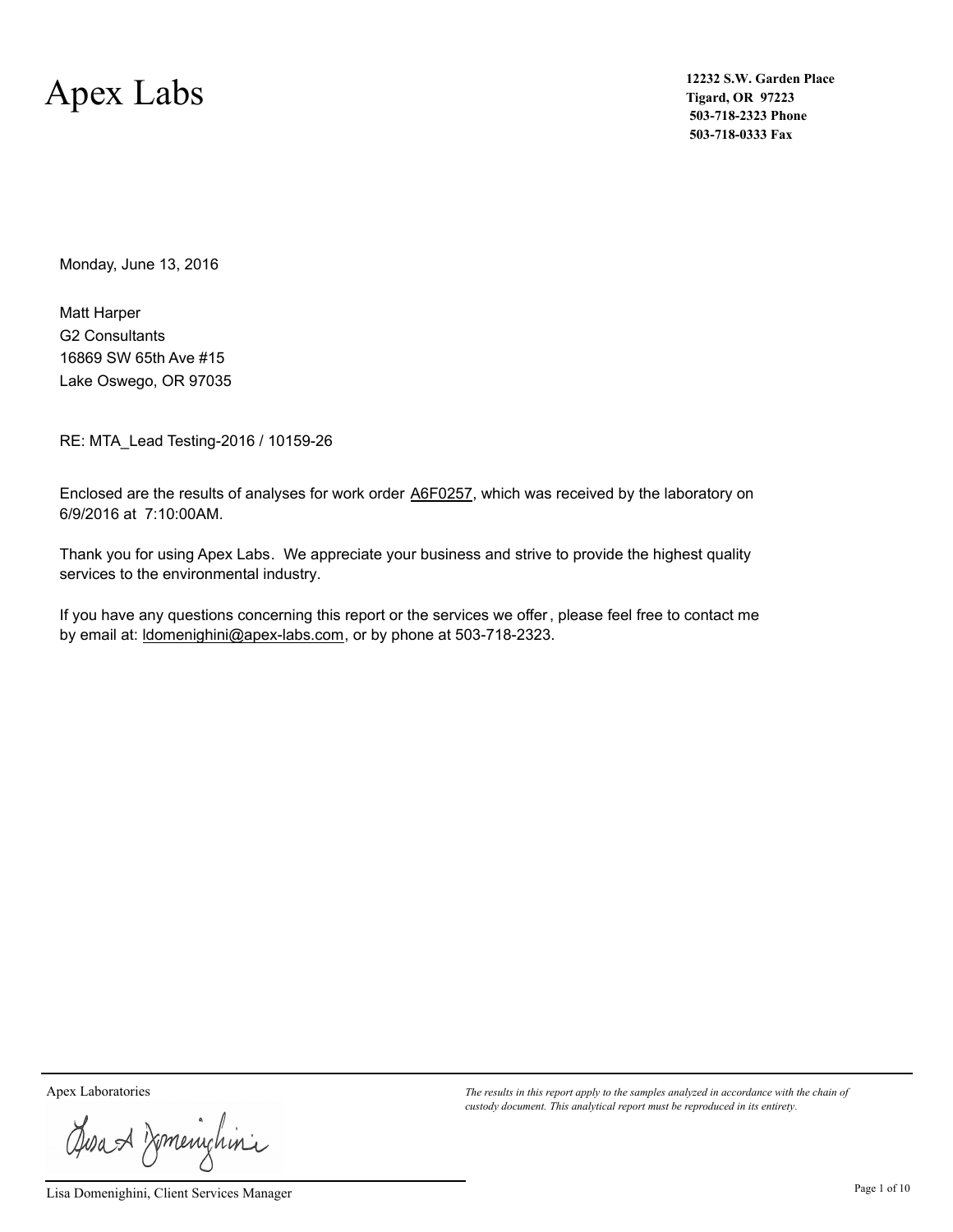**Tigard, OR 97223 503-718-2323 Phone 503-718-0333 Fax**

| <b>G2 Consultants</b><br>16869 SW 65th Ave #15<br>Lake Oswego, OR 97035 | Reported:<br>06/13/16 15:08 |                                      |                     |                      |
|-------------------------------------------------------------------------|-----------------------------|--------------------------------------|---------------------|----------------------|
|                                                                         |                             | <b>ANALYTICAL REPORT FOR SAMPLES</b> |                     |                      |
|                                                                         |                             | <b>SAMPLE INFORMATION</b>            |                     |                      |
| Sample ID                                                               | <b>Laboratory ID</b>        | Matrix                               | <b>Date Sampled</b> | <b>Date Received</b> |
| MTA-1                                                                   | A6F0257-01                  | Drinking Water                       | 06/09/16 05:45      | 06/09/1607:10        |
| $MTA-2$                                                                 | A6F0257-02                  | Drinking Water                       | 06/09/16 05:46      | 06/09/1607:10        |
| $MTA-3$                                                                 | A6F0257-03                  | Drinking Water                       | 06/09/16 05:47      | 06/09/1607:10        |
| MTA-4                                                                   | A6F0257-04                  | Drinking Water                       | 06/09/16 05:50      | 06/09/1607:10        |
| $MTA-5$                                                                 | A6F0257-05                  | Drinking Water                       | 06/09/16 05:51      | 06/09/1607:10        |
| MTA-6                                                                   | A6F0257-06                  | Drinking Water                       | 06/09/16 05:52      | 06/09/1607:10        |
| <b>MTA-7</b>                                                            | A6F0257-07                  | Drinking Water                       | 06/09/16 05:58      | 06/09/1607:10        |
| MTA-8                                                                   | A6F0257-08                  | Drinking Water                       | 06/09/16 05:59      | 06/09/1607:10        |
| MTA-9                                                                   | A6F0257-09                  | Drinking Water                       | 06/09/16 06:00      | 06/09/1607:10        |
| <b>MTA-10</b>                                                           | A6F0257-10                  | Drinking Water                       | 06/09/16 06:06      | 06/09/16 07:10       |
| <b>MTA-11</b>                                                           | A6F0257-11                  | Drinking Water                       | 06/09/16 06:07      | 06/09/16 07:10       |

**MTA-12 A6F0257-12** Drinking Water 06/09/16 06:08 06/09/16 07:10 **MTA-13** A6F0257-13 Drinking Water 06/09/16 06:10 06/09/16 07:10 **MTA-14 A6F0257-14** Drinking Water 06/09/16 06:15 06/09/16 07:10 **MTA-15** A6F0257-15 Drinking Water 06/09/16 06:16 06/09/16 07:10 **MTA-16 A6F0257-16** Drinking Water 06/09/16 06:17 06/09/16 07:10 **MTA-17** A6F0257-17 Drinking Water 06/09/16 06:20 06/09/16 07:10

Josan Komenighini

Lisa Domenighini, Client Services Manager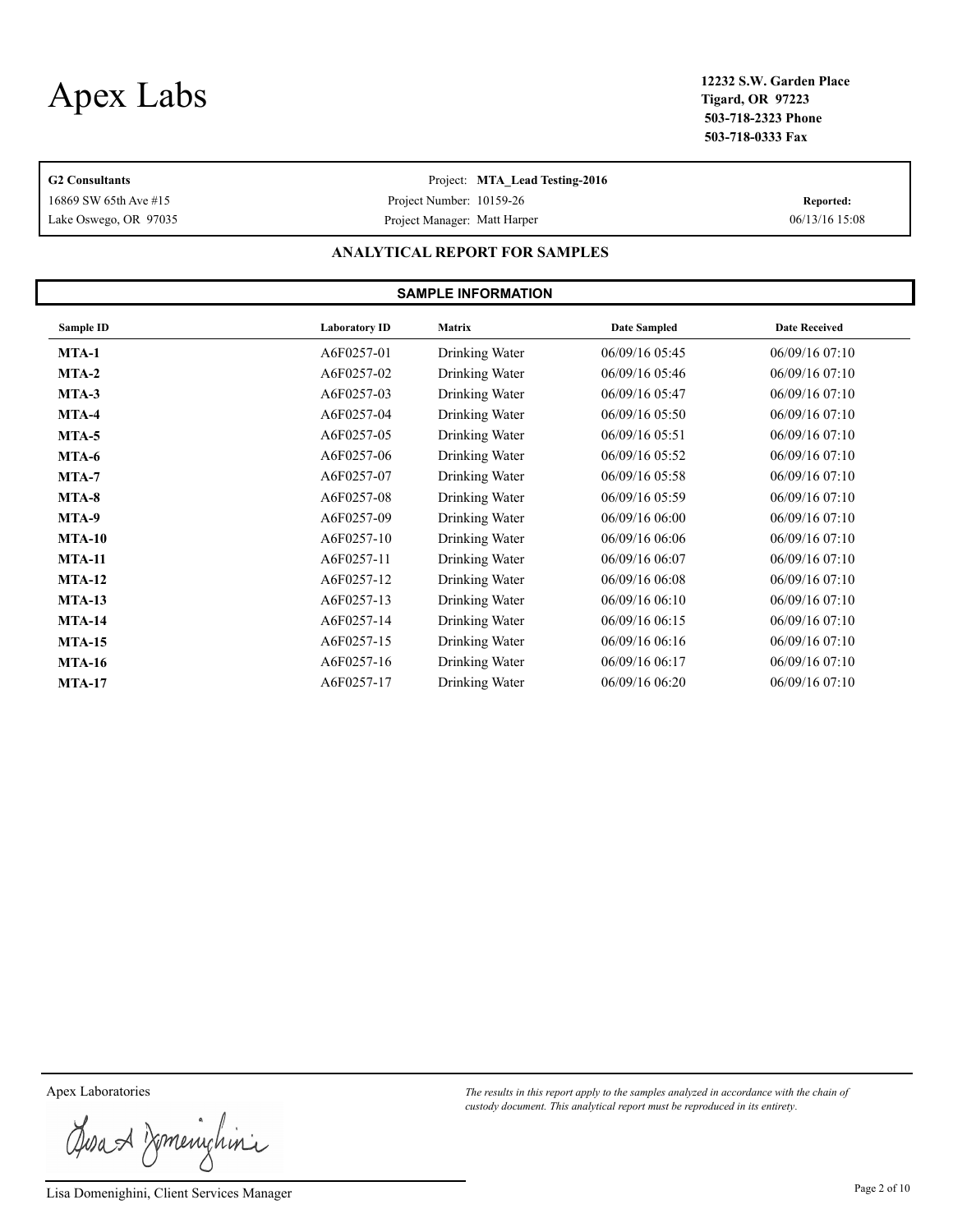| <b>G2 Consultants</b> |                              |            |                                                   | Project: MTA_Lead Testing-2016 |              |                |           |                |  |
|-----------------------|------------------------------|------------|---------------------------------------------------|--------------------------------|--------------|----------------|-----------|----------------|--|
| 16869 SW 65th Ave #15 |                              |            | Project Number: 10159-26                          |                                |              |                |           | Reported:      |  |
| Lake Oswego, OR 97035 | Project Manager: Matt Harper |            |                                                   |                                |              |                |           | 06/13/16 15:08 |  |
|                       |                              |            | <b>ANALYTICAL SAMPLE RESULTS</b>                  |                                |              |                |           |                |  |
|                       |                              |            | Total Lead in Drinking Water by EPA 200.8 (ICPMS) |                                |              |                |           |                |  |
|                       |                              |            | Reporting                                         |                                |              |                |           |                |  |
| Analyte               | Result                       | <b>MDL</b> | Limit                                             | Units                          | Dilution     | Date Analyzed  | Method    | Notes          |  |
| MTA-1 (A6F0257-01)    |                              |            | <b>Matrix: Drinking Water</b>                     |                                |              |                |           |                |  |
| Batch: 6060275        |                              |            |                                                   |                                |              |                |           |                |  |
| Lead                  | 0.655                        | 0.100      | 0.200                                             | $\text{ug/L}$                  | 1            | 06/10/16 12:04 | EPA 200.8 |                |  |
| MTA-2 (A6F0257-02)    |                              |            | <b>Matrix: Drinking Water</b>                     |                                |              |                |           |                |  |
| Batch: 6060275        |                              |            |                                                   |                                |              |                |           |                |  |
| Lead                  | 0.683                        | 0.100      | 0.200                                             | $\text{ug/L}$                  | 1            | 06/10/16 12:06 | EPA 200.8 |                |  |
| MTA-3 (A6F0257-03)    |                              |            | <b>Matrix: Drinking Water</b>                     |                                |              |                |           |                |  |
| Batch: 6060275        |                              |            |                                                   |                                |              |                |           |                |  |
| Lead                  | 0.775                        | 0.100      | 0.200                                             | $\text{ug/L}$                  | 1            | 06/10/16 12:08 | EPA 200.8 |                |  |
| MTA-4 (A6F0257-04)    |                              |            | <b>Matrix: Drinking Water</b>                     |                                |              |                |           |                |  |
| Batch: 6060275        |                              |            |                                                   |                                |              |                |           |                |  |
| Lead                  | 3.43                         | 0.100      | 0.200                                             | $\text{ug/L}$                  | 1            | 06/10/16 12:10 | EPA 200.8 |                |  |
| MTA-5 (A6F0257-05)    |                              |            | <b>Matrix: Drinking Water</b>                     |                                |              |                |           |                |  |
| Batch: 6060275        |                              |            |                                                   |                                |              |                |           |                |  |
| Lead                  | 9.49                         | 0.100      | 0.200                                             | ug/L                           | 1            | 06/10/16 12:16 | EPA 200.8 |                |  |
| MTA-6 (A6F0257-06)    |                              |            | <b>Matrix: Drinking Water</b>                     |                                |              |                |           |                |  |
| Batch: 6060275        |                              |            |                                                   |                                |              |                |           |                |  |
| Lead                  | 0.852                        | 0.100      | 0.200                                             | $\text{ug/L}$                  | 1            | 06/10/16 12:24 | EPA 200.8 |                |  |
| MTA-7 (A6F0257-07)    |                              |            | <b>Matrix: Drinking Water</b>                     |                                |              |                |           |                |  |
| Batch: 6060275        |                              |            |                                                   |                                |              |                |           |                |  |
| Lead                  | 3.31                         | 0.100      | 0.200                                             | $\mu$ g/L                      | 1            | 06/10/16 12:26 | EPA 200.8 |                |  |
| MTA-8 (A6F0257-08)    |                              |            | <b>Matrix: Drinking Water</b>                     |                                |              |                |           |                |  |
| Batch: 6060275        |                              |            |                                                   |                                |              |                |           |                |  |
| Lead                  | 2.27                         | 0.100      | 0.200                                             | $\mu$ g/L                      | 1            | 06/10/16 12:28 | EPA 200.8 |                |  |
| MTA-9 (A6F0257-09)    |                              |            | <b>Matrix: Drinking Water</b>                     |                                |              |                |           |                |  |
| Batch: 6060275        |                              |            |                                                   |                                |              |                |           |                |  |
| Lead                  | 0.723                        | 0.100      | 0.200                                             | ug/L                           | $\mathbf{1}$ | 06/10/16 12:30 | EPA 200.8 |                |  |
| MTA-10 (A6F0257-10)   |                              |            | <b>Matrix: Drinking Water</b>                     |                                |              |                |           |                |  |
| Batch: 6060275        |                              |            |                                                   |                                |              |                |           |                |  |
| Lead                  | 0.754                        | 0.100      | 0.200                                             | $\text{ug/L}$                  | 1            | 06/10/16 12:32 | EPA 200.8 |                |  |
| MTA-11 (A6F0257-11)   |                              |            | <b>Matrix: Drinking Water</b>                     |                                |              |                |           |                |  |
| Batch: 6060275        |                              |            |                                                   |                                |              |                |           |                |  |
| Lead                  | 1.27                         | $0.100\,$  | 0.200                                             | $\text{ug/L}$                  | 1            | 06/10/16 12:34 | EPA 200.8 |                |  |
| MTA-12 (A6F0257-12)   |                              |            | <b>Matrix: Drinking Water</b>                     |                                |              |                |           |                |  |

Josan Domenichina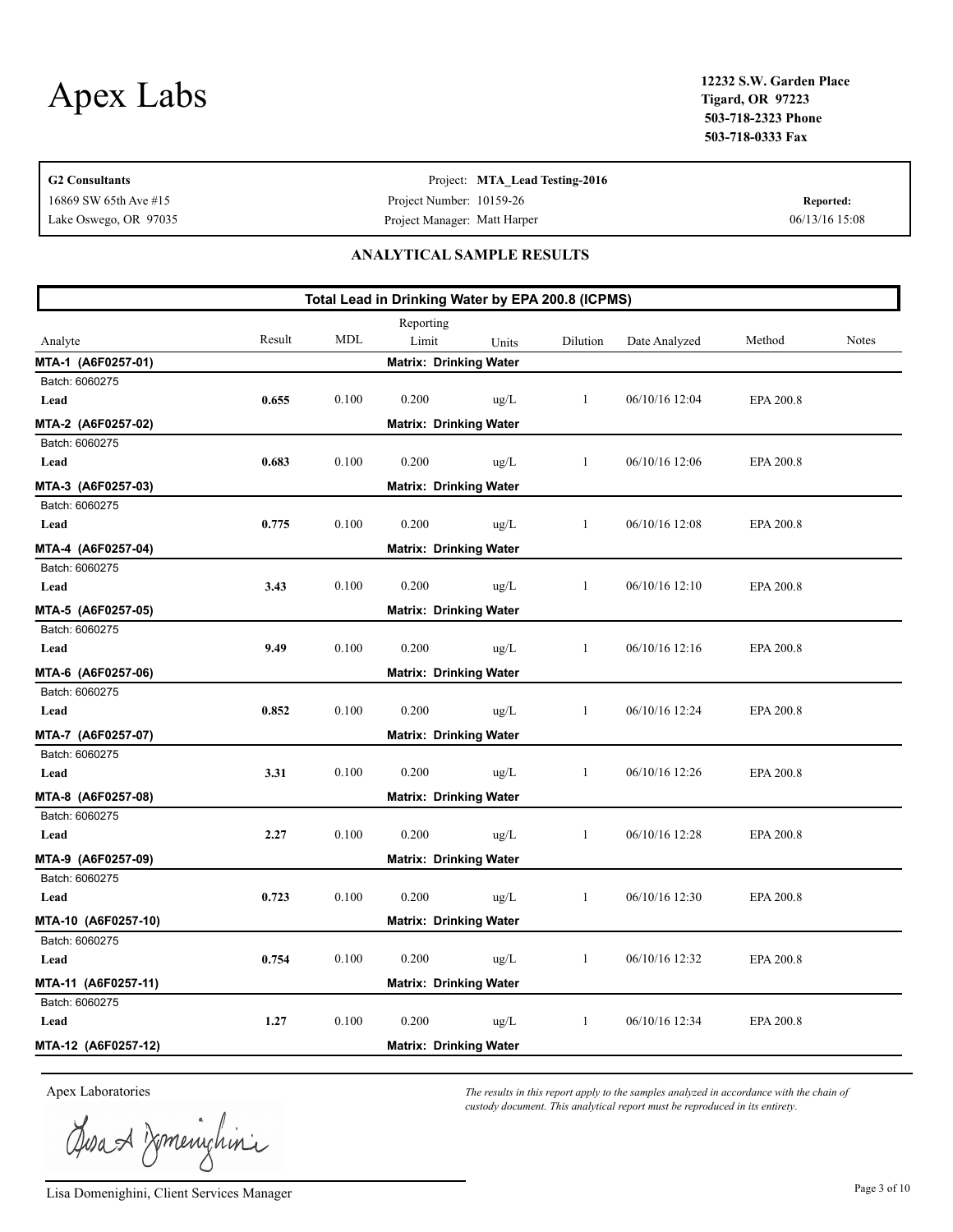**Tigard, OR 97223 503-718-2323 Phone 503-718-0333 Fax**

| <b>G2</b> Consultants                             |                              |       |                               | Project: MTA Lead Testing-2016 |          |                  |                |              |  |  |
|---------------------------------------------------|------------------------------|-------|-------------------------------|--------------------------------|----------|------------------|----------------|--------------|--|--|
| Project Number: 10159-26<br>16869 SW 65th Ave #15 |                              |       |                               |                                |          |                  |                | Reported:    |  |  |
| Lake Oswego, OR 97035                             | Project Manager: Matt Harper |       |                               |                                |          |                  | 06/13/16 15:08 |              |  |  |
| ANALYTICAL SAMPLE RESULTS                         |                              |       |                               |                                |          |                  |                |              |  |  |
| Total Lead in Drinking Water by EPA 200.8 (ICPMS) |                              |       |                               |                                |          |                  |                |              |  |  |
|                                                   |                              |       | Reporting                     |                                |          |                  |                |              |  |  |
| Analyte                                           | Result                       | MDL   | Limit                         | <b>Units</b>                   | Dilution | Date Analyzed    | Method         | <b>Notes</b> |  |  |
| MTA-12 (A6F0257-12)                               |                              |       | <b>Matrix: Drinking Water</b> |                                |          |                  |                |              |  |  |
| Batch: 6060275                                    |                              |       |                               |                                |          |                  |                |              |  |  |
| Lead                                              | 1.32                         | 0.100 | 0.200                         | $\text{ug/L}$                  |          | $06/10/16$ 12:36 | EPA 200.8      |              |  |  |

| MTA-13 (A6F0257-13) |       |       | <b>Matrix: Drinking Water</b> |               |         |                  |           |
|---------------------|-------|-------|-------------------------------|---------------|---------|------------------|-----------|
| Batch: 6060275      |       |       |                               |               |         |                  |           |
| Lead                | 0.793 | 0.100 | 0.200                         | $\mu$ g/L     | $\perp$ | 06/10/16 12:38   | EPA 200.8 |
| MTA-14 (A6F0257-14) |       |       | <b>Matrix: Drinking Water</b> |               |         |                  |           |
| Batch: 6060274      |       |       |                               |               |         |                  |           |
| Lead                | 5.25  | 0.100 | 0.200                         | $\text{ug/L}$ | 1       | $06/10/16$ 21:40 | EPA 200.8 |
| MTA-15 (A6F0257-15) |       |       | <b>Matrix: Drinking Water</b> |               |         |                  |           |
| Batch: 6060275      |       |       |                               |               |         |                  |           |
| Lead                | 1.56  | 0.100 | 0.200                         | $\text{ug/L}$ | 1       | $06/10/16$ 12:40 | EPA 200.8 |
| MTA-16 (A6F0257-16) |       |       | <b>Matrix: Drinking Water</b> |               |         |                  |           |
| Batch: 6060274      |       |       |                               |               |         |                  |           |
| Lead                | 20.0  | 0.100 | 0.200                         | $\mu$ g/L     | 1       | $06/10/16$ 21:42 | EPA 200.8 |
| MTA-17 (A6F0257-17) |       |       | <b>Matrix: Drinking Water</b> |               |         |                  |           |
| Batch: 6060275      |       |       |                               |               |         |                  |           |
| Lead                | 3.87  | 0.100 | 0.200                         | $\text{ug/L}$ |         | $06/10/16$ 12:46 | EPA 200.8 |

Josa & Domenichina

Lisa Domenighini, Client Services Manager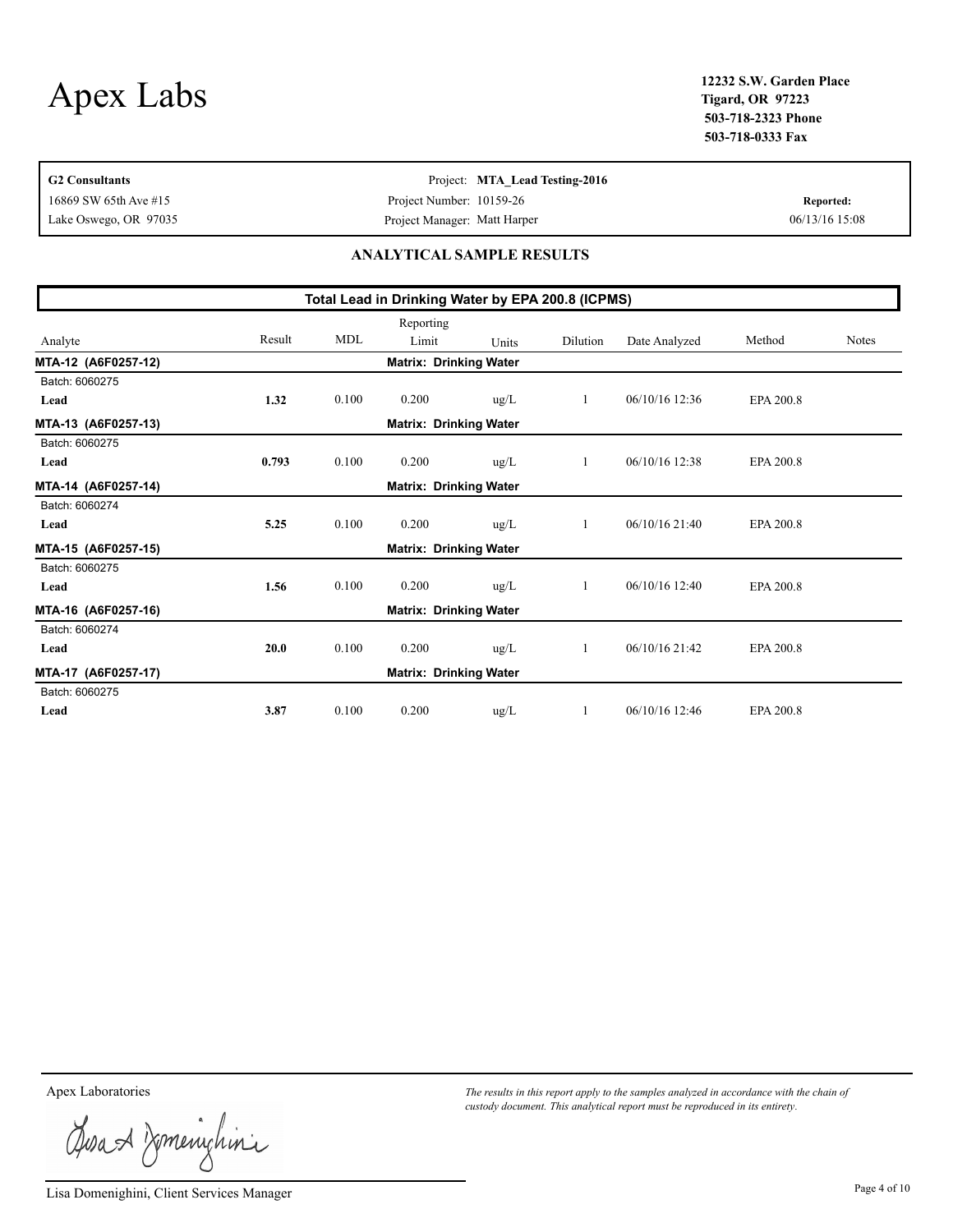| <b>G2 Consultants</b> | Project: MTA Lead Testing-2016 |                |
|-----------------------|--------------------------------|----------------|
| 16869 SW 65th Ave #15 | Project Number: 10159-26       | Reported:      |
| Lake Oswego, OR 97035 | Project Manager: Matt Harper   | 06/13/16 15:08 |
|                       |                                |                |

#### **QUALITY CONTROL (QC) SAMPLE RESULTS**

|                                                           |        |            | Total Lead in Drinking Water by EPA 200.8 (ICPMS) |               |              |                                                   |                  |                       |                |            |                     |       |
|-----------------------------------------------------------|--------|------------|---------------------------------------------------|---------------|--------------|---------------------------------------------------|------------------|-----------------------|----------------|------------|---------------------|-------|
| Analyte                                                   | Result | <b>MDL</b> | Reporting<br>Limit                                | Units         | Dil.         | Spike<br>Amount                                   | Source<br>Result | %REC                  | %REC<br>Limits | <b>RPD</b> | <b>RPD</b><br>Limit | Notes |
| Batch 6060274 - EPA 3015A                                 |        |            |                                                   |               |              |                                                   |                  | <b>Drinking Water</b> |                |            |                     |       |
| <b>Blank (6060274-BLK1)</b>                               |        |            |                                                   |               |              | Prepared: 06/09/16 12:22 Analyzed: 06/10/16 21:36 |                  |                       |                |            |                     |       |
| EPA 200.8                                                 |        |            |                                                   |               |              |                                                   |                  |                       |                |            |                     |       |
| Lead                                                      | ND     | 0.100      | 0.200                                             | $\text{ug/L}$ | 1            |                                                   |                  |                       |                |            |                     |       |
| LCS (6060274-BS1)                                         |        |            |                                                   |               |              | Prepared: 06/09/16 12:22 Analyzed: 06/10/16 21:38 |                  |                       |                |            |                     |       |
| <b>EPA 200.8</b>                                          |        |            |                                                   |               |              |                                                   |                  |                       |                |            |                     |       |
| Lead                                                      | 61.6   | 0.100      | 0.200                                             | ug/L          | 1            | 55.6                                              | $---$            | 111                   | 85-115%        |            |                     |       |
| Duplicate (6060274-DUP1)                                  |        |            |                                                   |               |              | Prepared: 06/09/16 12:22 Analyzed: 06/10/16 21:44 |                  |                       |                |            |                     |       |
| QC Source Sample: MTA-16 (A6F0257-16)<br><b>EPA 200.8</b> |        |            |                                                   |               |              |                                                   |                  |                       |                |            |                     |       |
| Lead                                                      | 19.8   | 0.100      | 0.200                                             | $\text{ug/L}$ | 1            |                                                   | 20.0             |                       |                | 0.9        | 20%                 |       |
| <b>Matrix Spike (6060274-MS1)</b>                         |        |            |                                                   |               |              | Prepared: 06/09/16 12:22 Analyzed: 06/10/16 21:46 |                  |                       |                |            |                     |       |
| QC Source Sample: MTA-16 (A6F0257-16)                     |        |            |                                                   |               |              |                                                   |                  |                       |                |            |                     |       |
| <b>EPA 200.8</b>                                          |        |            |                                                   |               |              |                                                   |                  |                       |                |            |                     |       |
| Lead                                                      | 81.7   | 0.100      | 0.200                                             | $\text{ug/L}$ | $\mathbf{1}$ | 55.6                                              | 20.0             | 111                   | 70-130%        |            |                     |       |
| Batch 6060275 - Matrix Matched Direct Inject              |        |            |                                                   |               |              |                                                   |                  | <b>Drinking Water</b> |                |            |                     |       |
| Blank (6060275-BLK1)                                      |        |            |                                                   |               |              | Prepared: 06/09/16 12:22 Analyzed: 06/10/16 11:57 |                  |                       |                |            |                     |       |
| EPA 200.8                                                 |        |            |                                                   |               |              |                                                   |                  |                       |                |            |                     |       |
| Lead                                                      | ND     | 0.100      | 0.200                                             | $\mu$ g/L     | 1            |                                                   |                  |                       |                |            |                     |       |
| LCS (6060275-BS1)                                         |        |            |                                                   |               |              | Prepared: 06/09/16 12:22 Analyzed: 06/10/16 11:59 |                  |                       |                |            |                     |       |
| <b>EPA 200.8</b>                                          |        |            |                                                   |               |              |                                                   |                  |                       |                |            |                     |       |
| Lead                                                      | 56.1   | 0.100      | 0.200                                             | $\text{ug/L}$ | 1            | 55.6                                              | ---              | 101                   | 85-115%        |            |                     |       |
| Duplicate (6060275-DUP1)                                  |        |            |                                                   |               |              | Prepared: 06/09/16 12:22 Analyzed: 06/10/16 12:12 |                  |                       |                |            |                     |       |
| QC Source Sample: MTA-4 (A6F0257-04)                      |        |            |                                                   |               |              |                                                   |                  |                       |                |            |                     |       |
| <b>EPA 200.8</b>                                          |        |            |                                                   |               |              |                                                   |                  |                       |                |            |                     |       |
| Lead                                                      | 3.46   | 0.100      | 0.200                                             | $\text{ug/L}$ | 1            | $\overline{a}$                                    | 3.43             |                       |                | 1          | 20%                 |       |
| <b>Matrix Spike (6060275-MS1)</b>                         |        |            |                                                   |               |              | Prepared: 06/09/16 12:22 Analyzed: 06/10/16 12:14 |                  |                       |                |            |                     |       |
| QC Source Sample: MTA-4 (A6F0257-04)                      |        |            |                                                   |               |              |                                                   |                  |                       |                |            |                     |       |
| <b>EPA 200.8</b>                                          |        |            |                                                   |               |              |                                                   |                  |                       |                |            |                     |       |

Josan Komenighini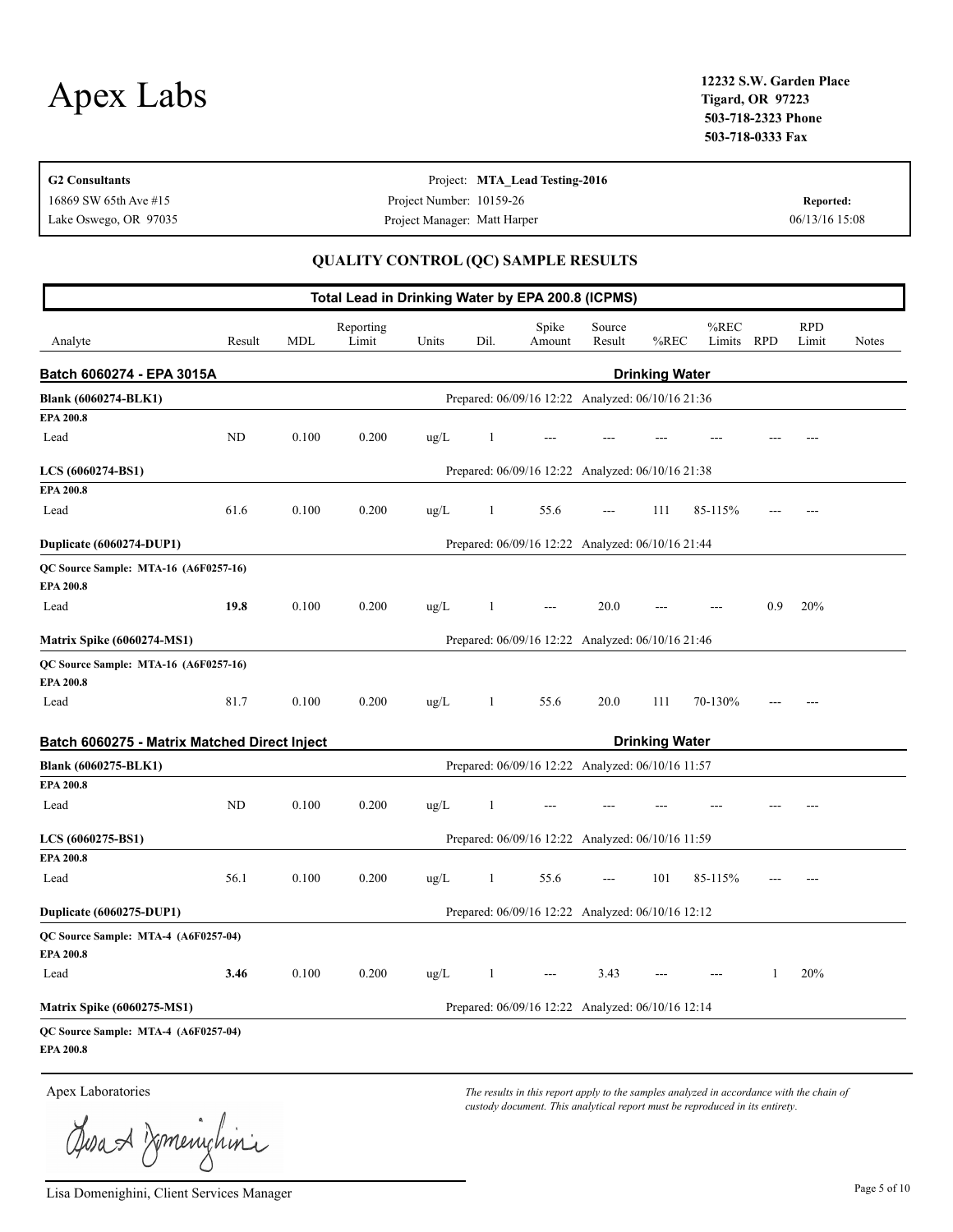|           | 12232 S.W. Garden Place |
|-----------|-------------------------|
| Apex Labs | <b>Tigard, OR 97223</b> |
|           | E03 E10 3333 DL         |

| <b>G2 Consultants</b> | Project: MTA Lead Testing-2016                                                                                        |                |
|-----------------------|-----------------------------------------------------------------------------------------------------------------------|----------------|
| 16869 SW 65th Ave #15 | Project Number: 10159-26                                                                                              | Reported:      |
| Lake Oswego, OR 97035 | Project Manager: Matt Harper                                                                                          | 06/13/16 15:08 |
|                       | $\alpha$ with the second state $\alpha$ and $\alpha$ and $\alpha$ and $\alpha$ and $\alpha$ and $\alpha$ and $\alpha$ |                |

#### **QUALITY CONTROL (QC) SAMPLE RESULTS**

|                                                                       | Total Lead in Drinking Water by EPA 200.8 (ICPMS) |            |                    |               |      |                                                   |                  |         |                   |            |                     |       |
|-----------------------------------------------------------------------|---------------------------------------------------|------------|--------------------|---------------|------|---------------------------------------------------|------------------|---------|-------------------|------------|---------------------|-------|
| Analyte                                                               | Result                                            | <b>MDL</b> | Reporting<br>Limit | Units         | Dil. | Spike<br>Amount                                   | Source<br>Result | $%$ REC | $%$ REC<br>Limits | <b>RPD</b> | <b>RPD</b><br>Limit | Notes |
| Batch 6060275 - Matrix Matched Direct Inject<br><b>Drinking Water</b> |                                                   |            |                    |               |      |                                                   |                  |         |                   |            |                     |       |
| <b>Matrix Spike (6060275-MS1)</b>                                     |                                                   |            |                    |               |      | Prepared: 06/09/16 12:22 Analyzed: 06/10/16 12:14 |                  |         |                   |            |                     |       |
| QC Source Sample: MTA-4 (A6F0257-04)                                  |                                                   |            |                    |               |      |                                                   |                  |         |                   |            |                     |       |
| Lead                                                                  | 59.2                                              | 0.100      | 0.200              | $\text{ug/L}$ |      | 55.6                                              | 3.43             | 100     | 70-130%           |            |                     |       |
| <b>Matrix Spike (6060275-MS2)</b>                                     |                                                   |            |                    |               |      | Prepared: 06/09/16 12:22 Analyzed: 06/10/16 12:47 |                  |         |                   |            |                     |       |
| QC Source Sample: MTA-17 (A6F0257-17)                                 |                                                   |            |                    |               |      |                                                   |                  |         |                   |            |                     |       |
| <b>EPA 200.8</b>                                                      |                                                   |            |                    |               |      |                                                   |                  |         |                   |            |                     |       |
| Lead                                                                  | 61.7                                              | 0.100      | 0.200              | $\text{ug/L}$ |      | 55.6                                              | 3.87             | 104     | 70-130%           |            |                     |       |

Josa & Domenichina

Lisa Domenighini, Client Services Manager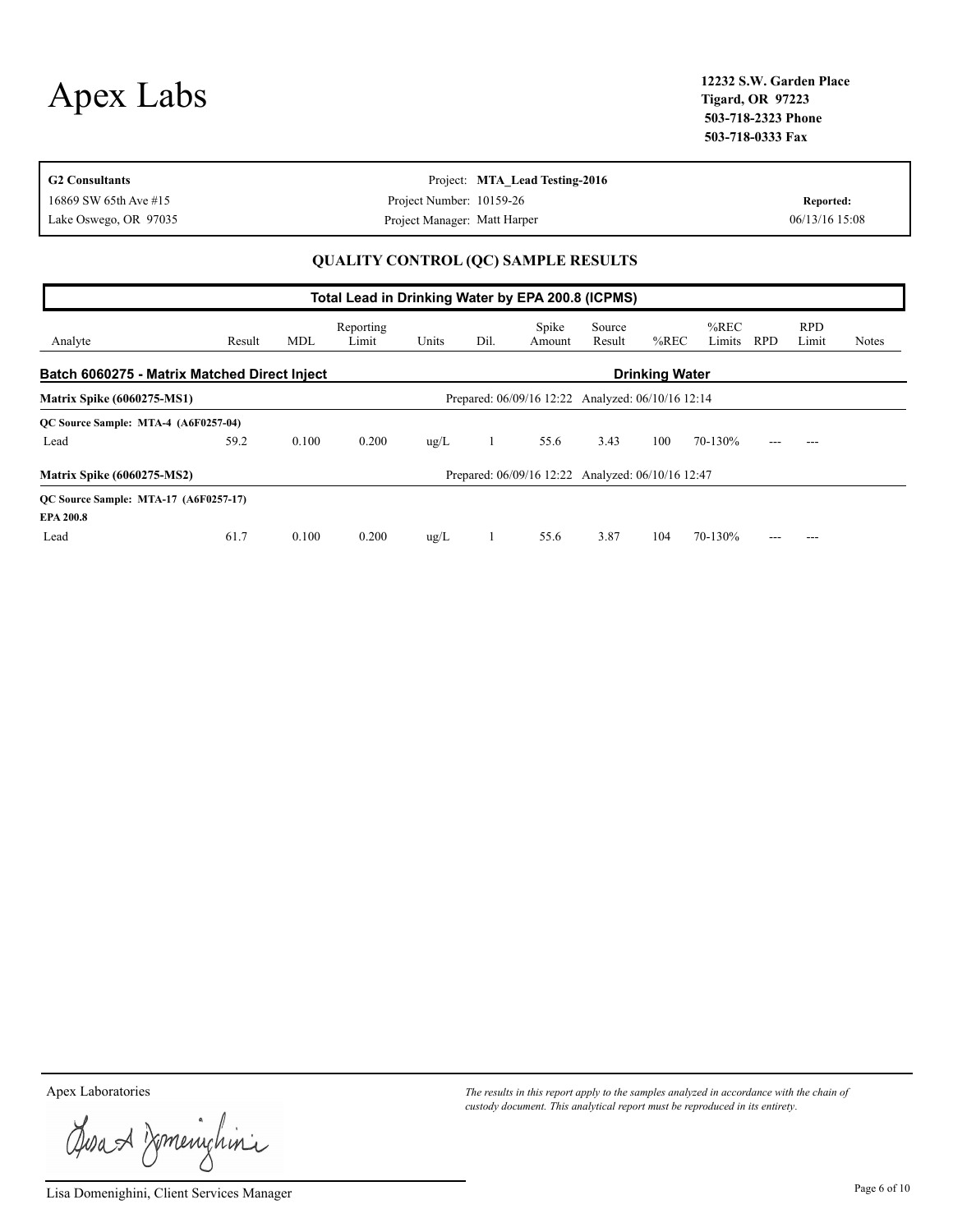**Tigard, OR 97223 503-718-2323 Phone 503-718-0333 Fax**

| <b>G2 Consultants</b> | Project: MTA Lead Testing-2016 |                |
|-----------------------|--------------------------------|----------------|
| 16869 SW 65th Ave #15 | Project Number: 10159-26       | Reported:      |
| Lake Oswego, OR 97035 | Project Manager: Matt Harper   | 06/13/16 15:08 |

#### **SAMPLE PREPARATION INFORMATION**

|                                           | Total Lead in Drinking Water by EPA 200.8 (ICPMS) |           |                |                  |               |               |         |  |
|-------------------------------------------|---------------------------------------------------|-----------|----------------|------------------|---------------|---------------|---------|--|
| Prep: EPA 3015A                           |                                                   |           |                |                  | Sample        | Default       | RL Prep |  |
| Lab Number                                | Matrix                                            | Method    | Sampled        | Prepared         | Initial/Final | Initial/Final | Factor  |  |
| Batch: 6060274                            |                                                   |           |                |                  |               |               |         |  |
| A6F0257-14                                | Drinking Wa                                       | EPA 200.8 | 06/09/16 06:15 | 06/09/16 12:22   | 45mL/50mL     | 45mL/50mL     | 1.00    |  |
| A6F0257-16                                | Drinking Wa                                       | EPA 200.8 | 06/09/16 06:17 | 06/09/16 12:22   | 45mL/50mL     | 45mL/50mL     | 1.00    |  |
| <b>Prep: Matrix Matched Direct Inject</b> |                                                   |           |                |                  | Sample        | Default       | RL Prep |  |
| Lab Number                                | Matrix                                            | Method    | Sampled        | Prepared         | Initial/Final | Initial/Final | Factor  |  |
| Batch: 6060275                            |                                                   |           |                |                  |               |               |         |  |
| A6F0257-01                                | Drinking Wa                                       | EPA 200.8 | 06/09/16 05:45 | 06/09/16 12:22   | 45mL/50mL     | 45mL/50mL     | 1.00    |  |
| A6F0257-02                                | Drinking Wa                                       | EPA 200.8 | 06/09/16 05:46 | $06/09/16$ 12:22 | 45mL/50mL     | 45mL/50mL     | 1.00    |  |
| A6F0257-03                                | Drinking Wa                                       | EPA 200.8 | 06/09/16 05:47 | 06/09/16 12:22   | 45mL/50mL     | 45mL/50mL     | 1.00    |  |
| A6F0257-04                                | Drinking Wa                                       | EPA 200.8 | 06/09/16 05:50 | 06/09/16 12:22   | 45mL/50mL     | 45mL/50mL     | 1.00    |  |
| A6F0257-05                                | Drinking Wa                                       | EPA 200.8 | 06/09/16 05:51 | $06/09/16$ 12:22 | 45mL/50mL     | 45mL/50mL     | 1.00    |  |
| A6F0257-06                                | Drinking Wa                                       | EPA 200.8 | 06/09/16 05:52 | 06/09/16 12:22   | 45mL/50mL     | 45mL/50mL     | 1.00    |  |
| A6F0257-07                                | Drinking Wa                                       | EPA 200.8 | 06/09/16 05:58 | $06/09/16$ 12:22 | 45mL/50mL     | 45mL/50mL     | 1.00    |  |
| A6F0257-08                                | Drinking Wa                                       | EPA 200.8 | 06/09/16 05:59 | 06/09/16 12:22   | 45mL/50mL     | 45mL/50mL     | 1.00    |  |
| A6F0257-09                                | Drinking Wa                                       | EPA 200.8 | 06/09/16 06:00 | 06/09/16 12:22   | 45mL/50mL     | 45mL/50mL     | 1.00    |  |
| A6F0257-10                                | Drinking Wa                                       | EPA 200.8 | 06/09/16 06:06 | 06/09/16 12:22   | 45mL/50mL     | 45mL/50mL     | 1.00    |  |
| A6F0257-11                                | Drinking Wa                                       | EPA 200.8 | 06/09/16 06:07 | $06/09/16$ 12:22 | 45mL/50mL     | 45mL/50mL     | 1.00    |  |
| A6F0257-12                                | Drinking Wa                                       | EPA 200.8 | 06/09/16 06:08 | 06/09/16 12:22   | 45mL/50mL     | 45mL/50mL     | 1.00    |  |
| A6F0257-13                                | Drinking Wa                                       | EPA 200.8 | 06/09/1606:10  | 06/09/16 12:22   | 45mL/50mL     | 45mL/50mL     | 1.00    |  |
| A6F0257-15                                | Drinking Wa                                       | EPA 200.8 | 06/09/16 06:16 | 06/09/16 12:22   | 45mL/50mL     | 45mL/50mL     | 1.00    |  |
| A6F0257-17                                | Drinking Wa                                       | EPA 200.8 | 06/09/16 06:20 | 06/09/16 12:22   | 45mL/50mL     | 45mL/50mL     | 1.00    |  |

Josa & Domenichina

Lisa Domenighini, Client Services Manager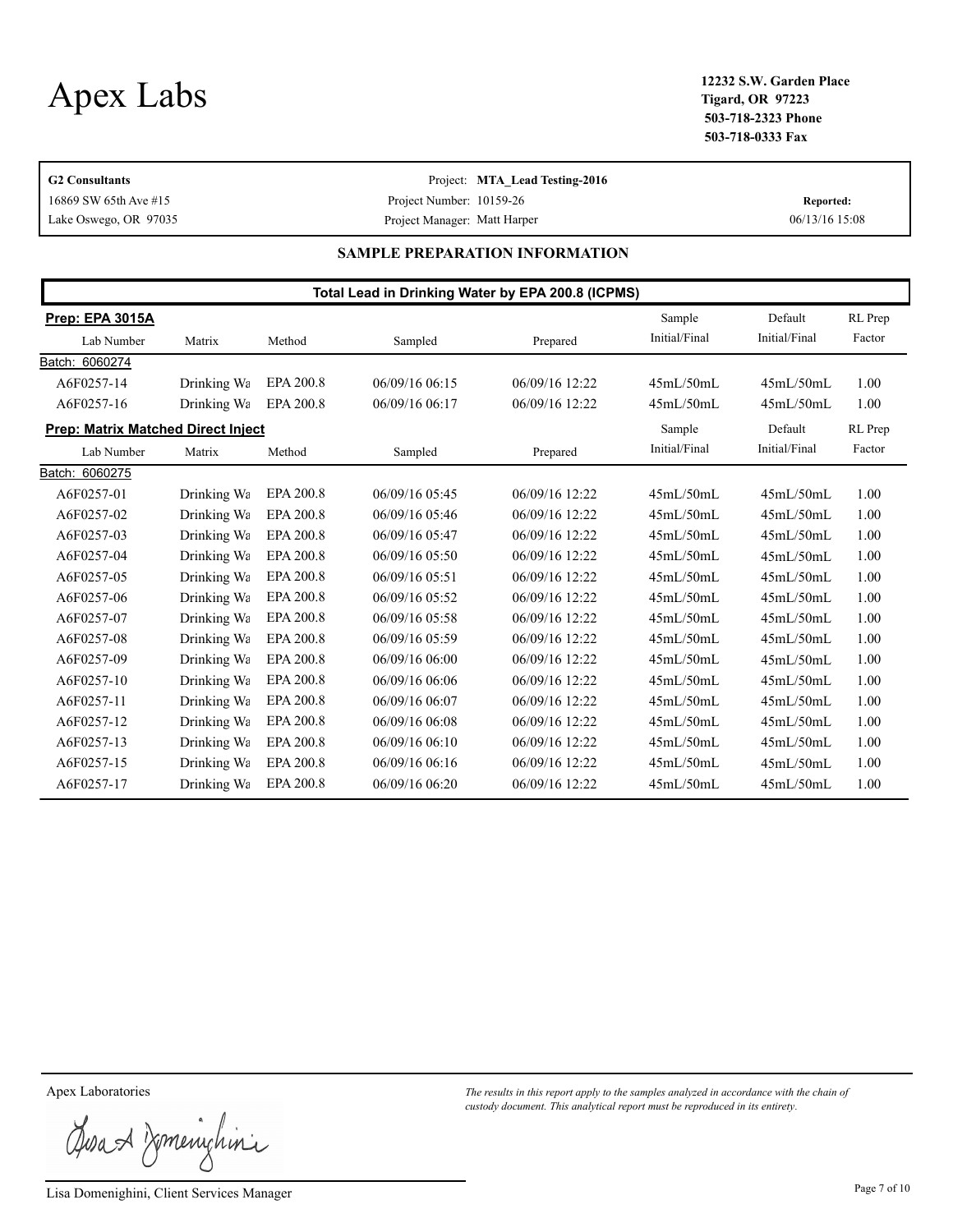**Tigard, OR 97223 503-718-2323 Phone 503-718-0333 Fax**

| <b>G2 Consultants</b><br>16869 SW 65th Ave #15<br>Lake Oswego, OR 97035 | Project: MTA Lead Testing-2016<br>Project Number: 10159-26<br>Project Manager: Matt Harper | Reported:<br>06/13/16 15:08 |
|-------------------------------------------------------------------------|--------------------------------------------------------------------------------------------|-----------------------------|
|                                                                         | <b>Notes and Definitions</b>                                                               |                             |

#### Qualifiers:

Notes and Conventions:

| DET                    | Analyte DETECTED                                                                                                                                                                                                                                                                                                                                                                                                                                                                                                                                                                                                                                                                               |
|------------------------|------------------------------------------------------------------------------------------------------------------------------------------------------------------------------------------------------------------------------------------------------------------------------------------------------------------------------------------------------------------------------------------------------------------------------------------------------------------------------------------------------------------------------------------------------------------------------------------------------------------------------------------------------------------------------------------------|
| ND                     | Analyte NOT DETECTED at or above the reporting limit                                                                                                                                                                                                                                                                                                                                                                                                                                                                                                                                                                                                                                           |
| <b>NR</b>              | Not Reported                                                                                                                                                                                                                                                                                                                                                                                                                                                                                                                                                                                                                                                                                   |
| dry                    | Sample results reported on a dry weight basis. Results listed as 'wet' or without 'dry'designation are not dry weight corrected.                                                                                                                                                                                                                                                                                                                                                                                                                                                                                                                                                               |
| <b>RPD</b>             | <b>Relative Percent Difference</b>                                                                                                                                                                                                                                                                                                                                                                                                                                                                                                                                                                                                                                                             |
| <b>MDL</b>             | If MDL is not listed, data has been evaluated to the Method Reporting Limit only.                                                                                                                                                                                                                                                                                                                                                                                                                                                                                                                                                                                                              |
| <b>WMSC</b>            | Water Miscible Solvent Correction has been applied to Results and MRLs for volatiles soil samples per EPA 8000C.                                                                                                                                                                                                                                                                                                                                                                                                                                                                                                                                                                               |
| Batch<br>QC            | Unless specifically requested, this report contains only results for Batch QC derived from client samples included in this report. All<br>analyses were performed with the appropriate Batch QC (including Sample Duplicates, Matrix Spikes and/or Matrix Spike Duplicates)<br>in order to meet or exceed method and regulatory requirements. Any exceptions to this will be qualified in this report. Complete Batch<br>QC results are available upon request. In cases where there is insufficient sample provided for Sample Duplicates and/or Matrix<br>Spikes, a Lab Control Sample Duplicate (LCS Dup) is analyzed to demonstrate accuracy and precision of the extraction and analysis. |
| <b>Blank</b><br>Policy | Apex assesses blank data for potential high bias down to a level equal to $\frac{1}{2}$ the method reporting limit (MRL), except for conventional<br>chemistry and HCID analyses which are assessed only to the MRL. Sample results flagged with a B or B-02 qualifier are potentially<br>biased high if they are less than ten times the level found in the blank for inorganic analyses or less than five times the level found in<br>the blank for organic analyses.                                                                                                                                                                                                                        |
|                        | For accurate comparison of volatile results to the level found in the blank; water sample results should be divided by the dilution factor,<br>and soil sample results should be divided by 1/50 of the sample dilution to account for the sample prep factor.                                                                                                                                                                                                                                                                                                                                                                                                                                 |
|                        | Results qualified as reported below the MRL may include a potential high bias if associated with a B or B-02 qualified blank. B and<br>B-02 qualifications are not applied to J qualified results reported below the MRL.                                                                                                                                                                                                                                                                                                                                                                                                                                                                      |
|                        | QC results are not applicable. For example, % Recoveries for Blanks and Duplicates, % RPD for Blanks, Blank Spikes and Matrix<br>Spikes, etc.                                                                                                                                                                                                                                                                                                                                                                                                                                                                                                                                                  |

\*\*\* Used to indicate a possible discrepancy with the Sample and Sample Duplicate results when the %RPD is not available. In this case, either the Sample or the Sample Duplicate has a reportable result for this analyte, while the other is Non Detect (ND).

Josan Zmenighini

Lisa Domenighini, Client Services Manager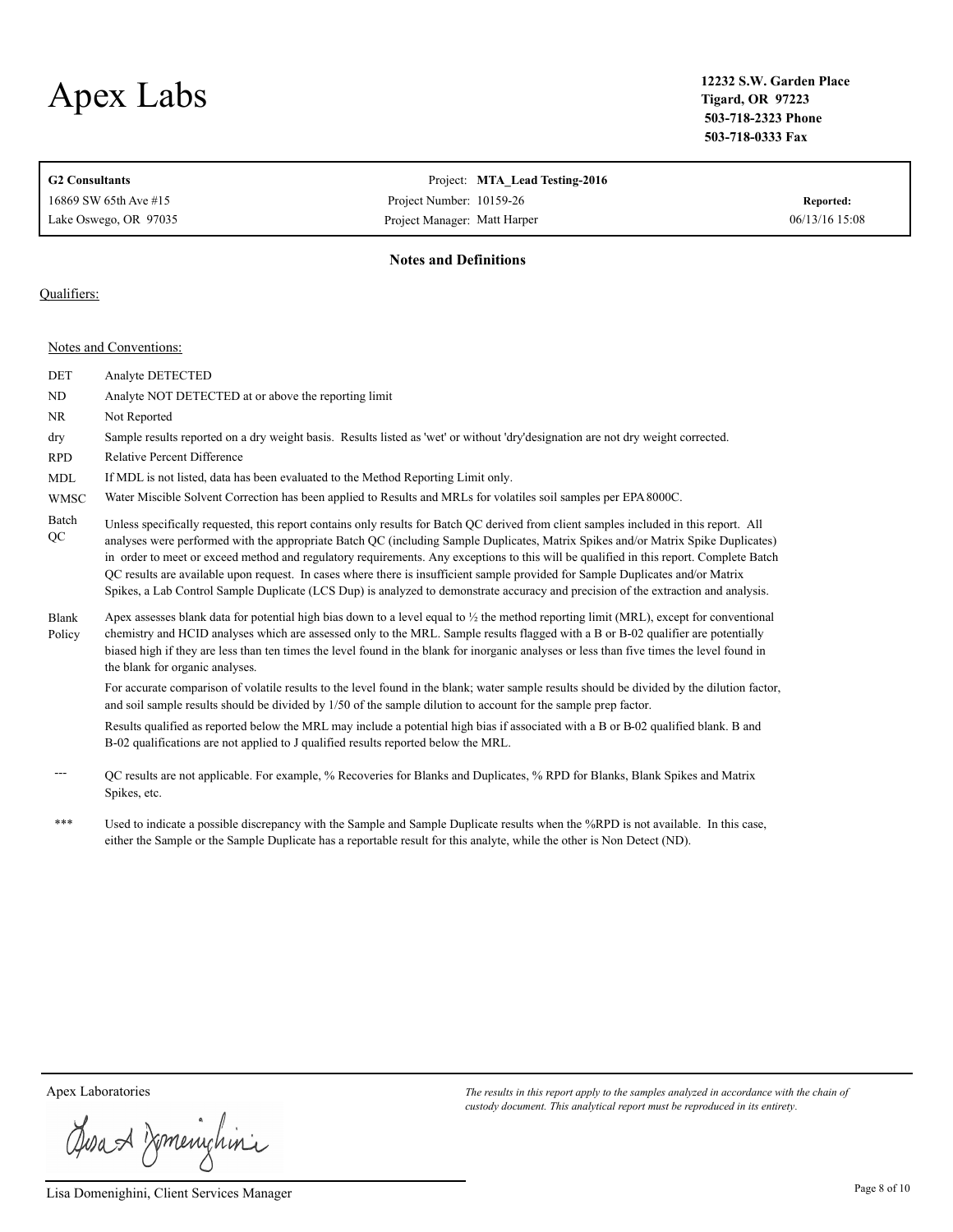**Tigard, OR 97223 503-718-2323 Phone 503-718-0333 Fax**



Josan Zmenighini

Lisa Domenighini, Client Services Manager